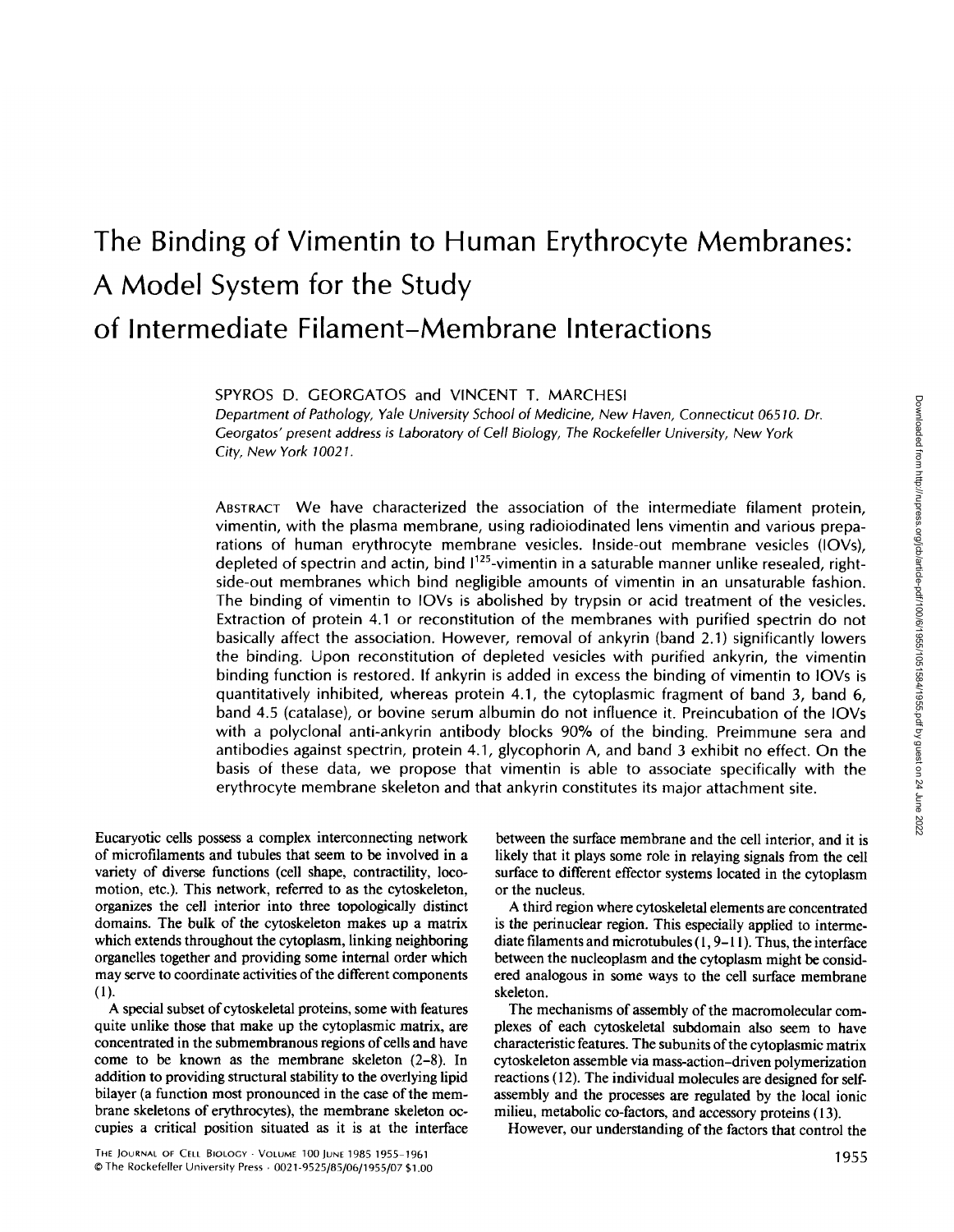**assembly of the membrane skeleton and the perinuclear cytoskeleton are less clear, since in both cases filaments must link up with membranes. With respect to intermediate-sized (or 10-nm) filaments, specific contacts have been morphologically identified in specialized regions of the plasma membrane such as the desmosomal plaques (14). Also, in lens and avian erythrocytes there is some evidence in favor of a sideon or end-on attachment of the filaments to unspecialized regions of the plasma membrane (l 5, 16, 17). Still, the precise molecular mechanism of these interactions remains obscure.** 

**We have found that inverted human erythrocyte membrane**  vesicles, or inside-out membrane vesicles,  $(IOVs)^{1}$  is a useful **model system to explore the factors that regulate interactions between the intermediate filament subunits and membranes, because these membranes retain binding sites for the intermediate filament protein, vimentin. This protein is normally present in appreciable amounts in developing erythroblasts but not in the mature mammalian erythrocytes (18, 19). The binding of vimentin to IOVs can be studied under in vitro conditions, and the search for the receptors involved has been simplified by the fact that IOVs contain a relatively small number of protein classes.** 

**We found that human erythrocyte IOVs bind vimentin by a specific high-affinity association with ankyrin, one of the proteins that also links spectrin to the inner surface of the membrane.** 

#### MATERIALS AND METHODS

*Chemicals:* Ultrapure urea, ammonium sulfate, and Tris (base) were purchased from Schwarz/Mann (Spring Valley, NY), trypsin from Miles Laboratories Inc. (Elkhart, IN), bovine serum albumin (BSA) (R1A grade) from Sigma Chemical Co. (St. Louis, MO), DEAE-cellulose from Whatman Laboratory Products Inc., (Maidstone, Kent, England), and Bolton-Hunter reagent- <sup>125</sup>I from Amersham Corp. (Arlington Heights, IL).

*Membranes:* IOVs were obtained after a 20-min extraction of washed erythrocyte ghosts with 30-40 vol of 0.3 mM NaPO4, 0.1 mM EDTA, and l mM phenylmethylsulfonyl fluoride (PMSF) (pH 9.0) at 37"C. Resealed ghosts were prepared by incubating erythrocyte ghosts in 20 vol of phosphate-buffered saline (PBS), 1 mM PMSF for 20 min, at 37°C. Right-side-out vesicles were made as previously described (20) except that the medium also contained 2 mM MgCl<sub>2</sub>. "Stripping" of the IOVs or partial removal of protein 4.1 was achieved by the method of Hargreaves et al. (21). All preparations were kept in 5 mM NaPO4, l mM PMSF on ice for a maximum of 6 d. Human blood was collected from normal donors while bovine blood was obtained from a local slaughterhouse.

*Protein Purification:* The purification, characterization, and radiolabeling of calf lens vimentin are described in the accompanying report. Vimentin at 100  $\mu$ g/ml was primarily (84%) migrating as a homogeneous soluble species with an S coefficient of 6-75 in isokinetic sucrose gradients. Protein 4.1 and ankyrin were extracted from IOVs by l M KCI and further purified by ionexchange chromatography (22). Band 4.5 was purified from ghosts obtained after lysis in 2 mM MgCl<sub>2</sub>, 5 mM NaPO<sub>4</sub>, subsequent extraction with  $0.3$  mM NaPO4, 2 mM EDTA, and finally, ion-exchange chromatography (Georgatos, S. D., manuscript in preparation). Partially purified band 6 was prepared after a 20-min extraction of erythrocyte ghosts with 20 vol of PBS, l mM PMSF at 0\*C. The cytoplasmic 43,000-mol-wt peptide of band 3 was isolated according to the method of Bennet and Stenbuck (23).

*Antibodies:* The characterization of anti-band 3, anti-glycophorin A, and anti-spectrin are reported elsewhere (24, 25, 26). The characterization of anti-protein 4.1 is to be reported elsewhere (Leto, T., and V. T. Marchesi, manuscript in preparation).

*Reconstitution of IOVs:* For spectrin reconstitution, 500  $\mu$ g/ml of IOVs were incubated with 112  $\mu$ g/ml of column-purified spectrin for 60 min at 4°C in 150 mM KCI, 5 mM Tris-HC1, 0.03 mM PMSF (pH 7.4). The membranes were pelleted and then washed twice with the same media. For ankyrin reconstitution, 500  $\mu$ g/ml of stripped IOVs were incubated as above

*Abbreviations used in this paper:* IOVs, inside-out membrane vesicles; PMSF, phenylmethylsulfonyl fluoride.

with 90  $\mu$ g/ml of purified ankyrin with the exception that PMSF at 0.1 mM and 2 mM 2-mercaptoethanol were also included. Membranes were washed as previously described. Both preparations were used immediately for binding studies.

*Binding Assays:* In general, 20  $\mu$ g of membranes were mixed and purified <sup>125</sup>I-vimentin (50,000-70,000 cpm/ $\mu$ g) in 150 mM KCl, 5 mM Tris-HCl,  $2 \text{ mM } MgCl<sub>2</sub>$ ,  $0.03 \text{ mM } PMSF$  (pH 7.4), or PBS at a final volume of 100-150 #1. 0.1 mg/ml of BSA was also included to prevent adsorption to the plastic. Vimentin was kept in low salt on ice at 0. l mg/ml and it was adjusted to the proper salt concentration immediately prior to the assay. The mixture was incubated for 90 min at  $23^{\circ}$ C and then transferred to hard polyethylene  $400-\mu$ 1 tubes and layered over a 150- $\mu$ 1 sucrose cushion (4% sucrose [isotonic]). Samples were centrifuged for exactly 12 min in a mini-fuge  $(15,000 g)$ , frozen in liquid  $N_2$ , and the bottoms of the tubes dissected with a razor blade. The pellet containing tips and the rest of the tube were counted in a gamma counter (supernate and pellet).

The pelleting system was prestandardized as follows. Blank samples containing only vimentin or only membranes were processed as described above. After freezing in liquid  $N_2$ , the tubes were serially dissected and the pieces counted for radioactivity or analyzed by SDS PAGE. In a different series of pretests, blank samples containing buffer and a trace quantity of bromophenol blue were pelleted, dissected, and analyzed spectrophotometrically at 700 nm. From such assays it was found that only 0.3% of <sup>125</sup>I-vimentin was sedimenting in the absence of membranes, >95% of the vesicles were pelleted after a 12-min spin, and no dye had penetrated the sucrose cushion by the end of the run.

*Competition Assays:*  $1^{125}$ -vimentin (10  $\mu$ g/ml; 50,000 cpm/ $\mu$ g) was mixed with 20  $\mu$ g of IOVs and increasing amounts of various membrane polypeptides in isotonic salt (pH 7.4) at a final volume of 100  $\mu$ l. Samples were processed for quantitation as described above in *Binding Assays.* 

*Blocking by Antibodies:* Increasing amounts of specific antibodies up to saturating levels (empirically determined by SDS PAGE) were added to 20  $\mu$ g of IOVs in PBS, 0.1 mM PMSF. After an incubation period of 60 min at 4°C, equal amounts of <sup>125</sup>I-vimentin (12  $\mu$ g/ml) were added and the system was allowed to equilibrate for another 90 min at 23"C. Bound and nonbound vimentin was quantitated as previously described.

As assays were executed in triplicate, except those shown in Fig. l (six independent observations) and in Fig. 7 (duplicates).

*Immunoblotting:* 10% polyacrylamide SDS gels were transferred electrophoretically to nitrocellulose filters for 24 h. After transfer, the filters were washed in isotonic buffered saline and then incubated for l h at 37"C, and then again for 24 h at room temperature, with 3% BSA. Incubation with a l:100 dilution of anti-ankyrin followed for 8 h at room temperature. After washing (6 changes of buffer), 1251-protein A from *Staphylococceus aureus* was added and the filters were incubated for 4 h. Finally, the nitrocellulose was washed for 6 h with buffer (6 changes) and for another 8 h with 0.01% Triton X-100. Dried filters were exposed at  $-70^{\circ}$ C for 5 d.

*Electrophoresis:* Regular 10% gels or 5-10% gradient gels were prepared according to the method of Laemmli (27). Two-dimensional gels were made as described by O'Farrell (28).

*Protein Determinations:* Protein was measured according to Lowry (29) using BSA as a standard.

#### **RESULTS**

# *Vimentin Binds Specifically to the Inner Surface of the Human Erythrocyte Membranes*

Purified I<sup>125</sup>-vimentin (see accompanying report) binds to **IOVs, prepared from human erythrocyte membranes, in a concentration-dependent, saturable manner. In contrast, the binding of vimentin to either resealed ghost membranes or right-side-out membrane vesicles is nonsaturable and in an order of magnitude less than to IOVs (Fig. 1A). When vimentin was incubated with saturating amounts of IOVs, >80% of the intermediate filament protein bound to the membranes (Fig. l B), indicating that the vimentin bound to the erythrocyte IOVs is not a special subset of vimentin molecules. The polymerization state of vimentin played some role in the capacity of vimentin to bind to IOVs. Vimentin prepolymerized before being exposed to IOVs bound to a lesser extent than nonprepolymerized material when assessed under nonequilibrium conditions. Under these conditions, the vimentin**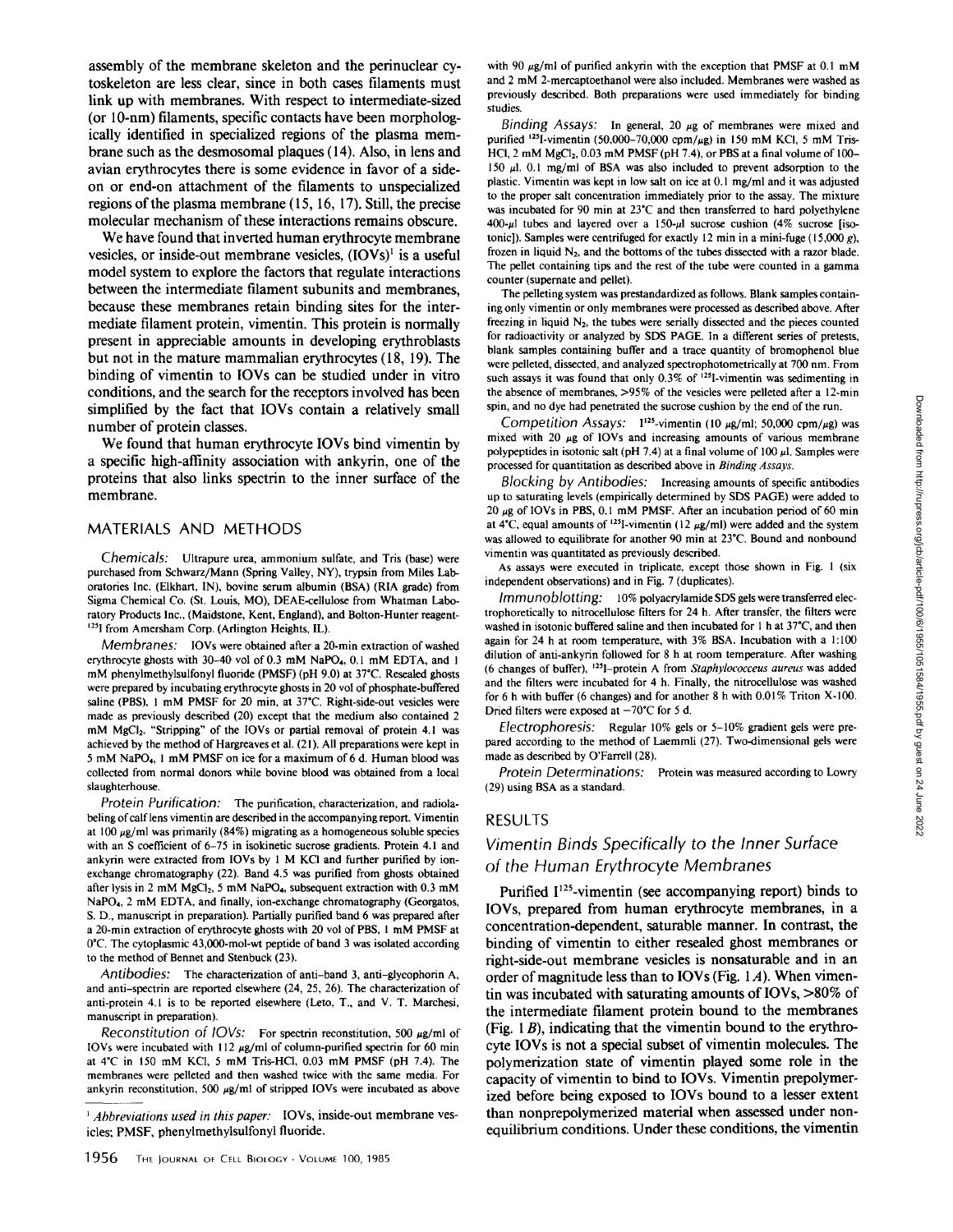FIGURE 1 (A) Binding of purified  $^{125}$ l-vimentin to IOVs or right-side-out vesicles. For details, see Materials and Methods. (Resealed ghosts gave similar values as the right-side-out vesicles.) (B) The vimentin-binding capacities of  $A$ IOVs and right-side-out vesicles. The assay vol-<br>ume was 100  $\mu$  and the final vimentin concen-<br>tration 9.8  $\mu$ g/ml. (C) The effect of vimentin's ume was 100  $\mu$ l and the final vimentin concentration 9.8  $\mu$ g/ml. (C) The effect of vimentin's  $\frac{8}{5}$  so<br>polymerization state in the binding. <sup>125</sup>I-Vimenpolymerization state in the binding. <sup>125</sup>l-Vimentin at 200  $\mu$ g/ml was divided in two. One half<br>tin at 200  $\mu$ g/ml was divided in two. One half<br>was kept on ice in 5 mM NaPO<sub>4</sub>, 0.03 mM<br>PMSF, 2 mM 2-mercaptoethanol (pH 7.5) while<br>the other was induced to polymerize by was kept on ice in 5 mM NaPO<sub>4</sub>, 0.03 mM PMSF, 2 mM 2-mercaptoethanol (pH 7.5) while  $\frac{2}{5}$  30 the other was induced to polymerize by  $(a)$  the addition of salt (final concentrations  $1 \times PBS$ ,  $\frac{8}{9}$  zo 0.03 mM PMSF, 2 mM 2-mercaptoethanol [pH 0.03 mM PMSF, 2 mM 2-mercaptoethanol [pH  $\frac{1}{2}$  7.5]) and (b) an incubation of 1 h at 23 °C. An  $\frac{1}{2}$  is aliquot was taken from each preparation and<br>mixed with increasing quantities of IOVs to give mixed with increasing quantities of IOVs to give  $\frac{1}{2}$  of a final vimentin concentration of 60  $\mu$ g/ml. The samples were incubated in phosphate-buffered saline for 10 min at 23°C and then processed as described in Materials and Methods.  $\Delta$ , nonassembled vimentin;  $\bullet$ , pre-assembled vimentin.



FIGURE 2 (A) Analysis of the binding data presented in Fig. 1A according to Scatchard (43). The nonspecific binding has been subtracted. (B) Analysis of the binding data according to Hill. The Hill coefficient is estimated to be 1.007.

concentration and the quantity of membrane vesicles were exactly the same (Fig.  $1 C$ ).

An analysis of vimentin binding to IOVs at equilibrium (see below) using the Scatchard plot (Fig.  $2A$ ) suggested that vimentin bound to a single class of acceptor sites, present at an approximate concentration of 80  $\mu$ g/mg of IOVs. Assuming that the smallest vimentin aggregate in solution under the conditions of incubation was a tetramer (30), the  $K_D$  was estimated to be  $3 \times 10^{-7}$  M. Plotting the data according to Hill (Fig.  $2B$ ) revealed no apparent cooperativity in the binding process (Hill coefficient 1.007). Additional evidence for the specificity and saturability of the binding of vimentin to IOVs was provided by quantitative competition assays, such as the ones shown in Fig. 3. The amount of iodinated vimentin that binds to erythrocyte IOVs can be almost completely blocked by the addition of unlabeled vimentin, with a calculated Ki of approximately  $6 \times 10^{-7}$  M. Comparable amounts of BSA (an acidic protein of approximately the same size as vimentin) were completely ineffective in influencing the binding of vimentin to IOVs, as were other unrelated membrane proteins, described below.

The effects of neutral salt solutions on the binding of vimentin to IOVs is complicated and dependent upon the





FIGURE 3 Competition between 1251-vimentin, unlabeled vimentin  $\left( \bullet \right)$ , and BSA (O) for binding to IOVs. Standard amounts of  $125$ vimentin (final concentration: 10  $\mu$ g/ml) were added to 20  $\mu$ g of IOV together with increasing amounts of unlabeled vimentin or BSA. Bound <sup>125</sup>I-vimentin was quantitated as above. "100% binding" was assigned to the samples containing only <sup>125</sup>l-vimentin and IOVS.

concentration of vimentin used in the assays. At low vimentin concentration (10  $\mu$ g/ml), binding to IOVs increased slightly when salt concentrations were raised to  $\sim$ 150 mM, but less protein remained bound with the membranes after salt concentration exceeded 200 mM (Fig. 4A). Magnesium ions did not influence the binding. When the incubations were carried out at higher vimentin concentrations (36  $\mu$ g/ml), more vimentin was bound to IOVs in the low salt solutions (Fig. 4B) than in higher salt. Since it has been reported that vimentin polymerization does not occur below 20 mM salt (31), this experiment is consistent with the results using prepolymerized vimentin described above. When dilute solutions of vimentin were incubated with membranes, vimentin polymers would not be expected to form because of low protein concentration, and it is likely that binding under that condition reflected the true salt dependency of the vimentin-membrane interaction. When higher concentrations of vimentin were used in the incubation, the protein which should have remained nonpolymerized below 20 mM salt concentrations undoubtedly began to self-associate to a small degree as the salt concentration was raised. The varying degree of binding could be then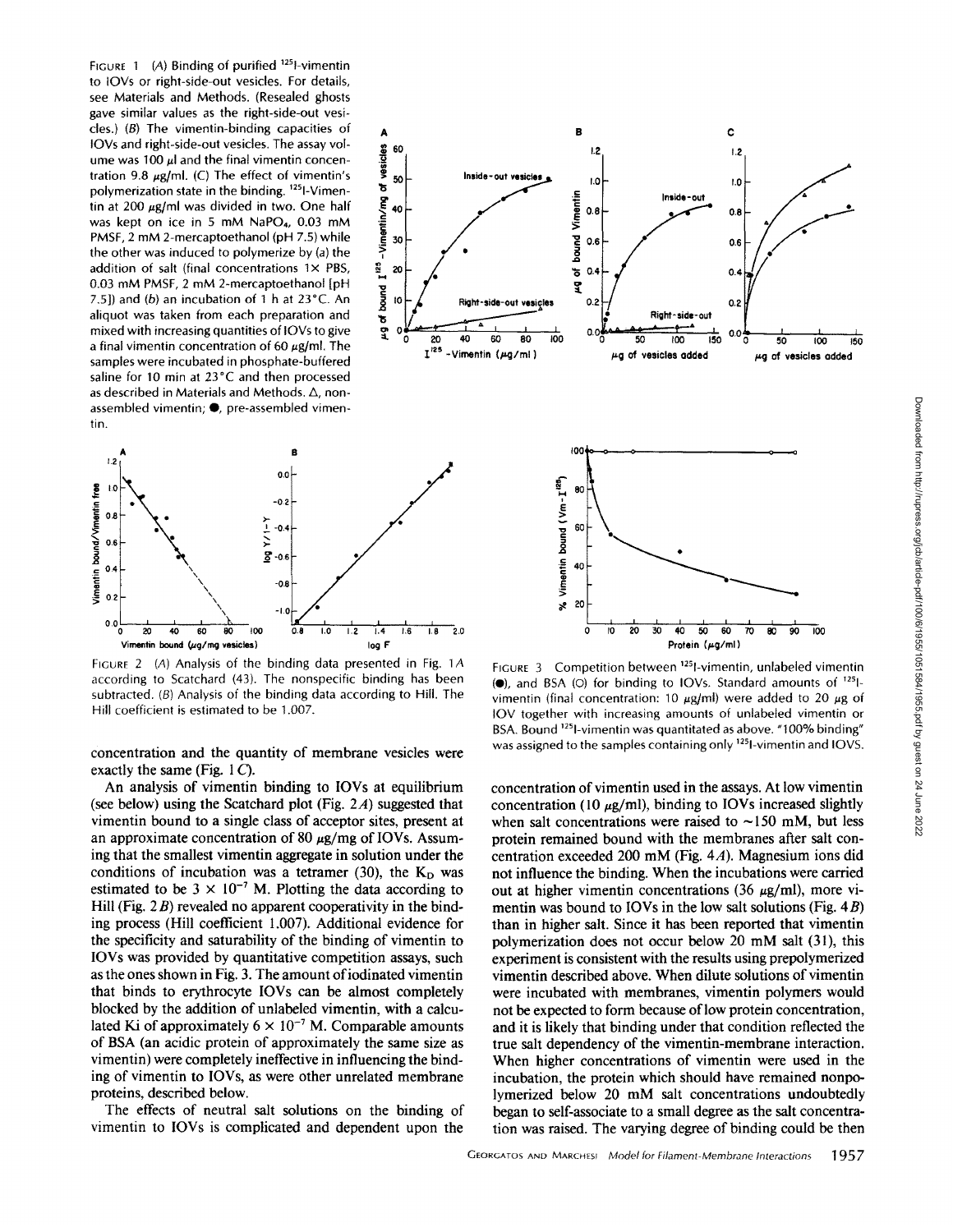

FIGURE 4 The effect of the ionic environment in the binding. (A) <sup>125</sup>I-Vimentin (at 10  $\mu$ g/ml) was reacted with 20  $\mu$ g of IOV at the indicated ionic strength in either 5 mM NaPO4 and increasing NaCI ( $\bullet$ ) or 5 mM Tris-HCl, 2 mM MgCl<sub>2</sub>, and increasing KCl ( $\triangle$ ) at pH 7.5 and 23°C. The highest binding values were considered "100% binding." (B) <sup>125</sup>l-Vimentin (at 36  $\mu$ g/ml) was assayed in the same way in 5 mM Tris-HCl, 2 mM MgCl<sub>2</sub>, and increasing KCl at pH 7.5 and 23°C. (C) Time course of the binding.  $^{125}$ l-Vimentin (10  $\mu$ g/ml) was incubated in isotonic salt (PBS) with 20  $\mu$ g of IOVs for the indicated time intervals. The time needed to process the samples for counting (12-15 min) was not taken into account.

accounted for by the number of free ends of vimentin polymers that are actually exposed to receptor sites on the IOVs (31).

The association of vimentin to IOVs proceeded relatively slowly at 23°C and equilibrium was approached after a 90 min incubation (Fig. 4 C). More prolonged incubations  $(>= 4$ h) resulted in a decrease in the binding of vimentin to membranes, but this is probably due to proteolytic degradation of the membranes that occurs under these conditions.

### *Identification of Vimentin Binding Sites*

To identify the nature of the binding site or sites on the exposed surfaces of IOVs, vesicles were treated with different proteolytic enzymes or with solvents capable of differentially extracting different classes of proteins from the membranes. Both trypsin and 1 M acetic acid markedly reduced binding of vimentin to the membrane vesicles (Table I). Extraction of IOVs with 1 M KCI, 0.4 M urea at 0°C selectively removed the bulk of protein 4.1 from the membrane while retaining 80% of the ankyrin as has been reported (21). Such vesicles stripped of most of protein 4.1 still retained the capacity to bind vimentin (Fig.  $5B$ ). In contrast, when a substantial amount of the ankyrin was stripped from the vesicles by treatment with 1 M KCl, 2.5 M urea at  $37^{\circ}$ C (14), the capacity of these stripped vesicles to bind vimentin was reduced to 25% of the original activity (Fig.  $5B$ ). When purified ankyrin was added back to the urea-stripped vesicles, much of vimentin's original capacity to bind was restored (Fig.  $5B$ ). The reconstitution of IOVs, depleted only of spectrin and actin, with purified spectrin did not significantly change the vimentin-binding capacity of vesicles (Fig. 5 A). Reconstitution with 36  $\mu$ g/ml or 112  $\mu$ g/ml of purified spectrin did not alter the levels of vimentin binding (not shown).

# *Ankyrin Is a Vimentin Binding Site on IOVs*

To further explore the possibility that ankyrin was responsible for the binding of vimentin to IOVs, a series of competition experiments were carried out. A standard amount of vesicles were incubated with <sup>125</sup>I-vimentin in the presence of ankyrin, protein 4.1, band 4.5, band 6, or the 43,000-mol-wt peptide derived from band 3 (23). The percentage of bound

vimentin was then measured and expressed as a function of the putative competitor concentration.

Consistent with the findings described above, it was observed that a severalfold excess of ankyrin was able to inhibit 80% of the binding of the radiolabeled vimentin (Fig. 6A). This inhibition was of a competitive mode as indicated by the Dixon plots (Fig.  $6B$ ). Much less inhibition is found with the other proteins tested (Fig. 6, *C-F).* The amount of ankyrin needed for quantitative vimentin displacement was greater than expected, because exogenously added material reassociated with the IOVs, leaving only a fraction of it in solution to act as a competitor (not shown). Surprisingly, the 43,000 mol-wt cytoplasmic peptide of band 3 had little effect on the binding (Fig. 6 C). This was unexpected since it was thought that an excess of the band 3 cytoplasmic peptide would probably displace some ankyrin from the membranes and would thereby decrease the available vimentin binding sites. However, in separate experiments it was observed that although the 43,000-mol-wt peptide displaces ankyrin from urea-stripped, ankyrin-reconstituted vesicles, that does not

TABLE I *Binding of 12sI-vimentin to Various Preparations of Erythrocyte Membranes* 

|  | Membranes                        | Percent binding<br>with respect to<br>control |
|--|----------------------------------|-----------------------------------------------|
|  | Human erythrocyte IOVs           | 100                                           |
|  | Bovine erythrocyte IOVs          | 104                                           |
|  | Trypsinized IOVs (human)         | 17.5                                          |
|  | Acetic acid-treated IOVs (human) | 3.6                                           |
|  | Stored IOVs (human)              | 45                                            |
|  |                                  |                                               |

Bovine IOVs were prepared exactly the same way as the human IOVs. Trypsin digestion of human IOVs was achieved by a brief incubation of 2.9 mg/ml of IOVs with 0.4  $\mu$ g/ml of trypsin for 10 min at 23°C. The digestion was stopped by PMSF and the membranes were pelleted and washed 3 times with 5 mM NaPO4, 1 mM EDTA, 1 mM PMSF {pH 7.5). Acetic acid treatment involved incubation of IOVs with 1 M acetic acid at 0°C, extensive wash, and brief dialysis against 5 mM NaPO<sub>4</sub>, 1 mM PMSF (pH 7.5). Stored IOVs were assayed after having been left on ice for 10 d in 5 mM NaPO4, O.t mM EDTA, 1  $m$ M PMSF (pH  $\overline{7.5}$ ).



FIGURE 5 (A) Binding of vimentin to spectrin-reconstituted IOVs. O, nontreated IOV;  $\bullet$ , spectrin-reconstituted IOV. (B) Binding of vimentin to various membrane preparations after KCl-urea extraction or ankyrin-reconstitution.  $\Delta$ , Protein 4.1-depleted IOV;  $\bullet$ , "stripped" IOV;  $\diamond$ , ankyrin-reconstituted ("stripped") IOV. For details see Materials and Methods.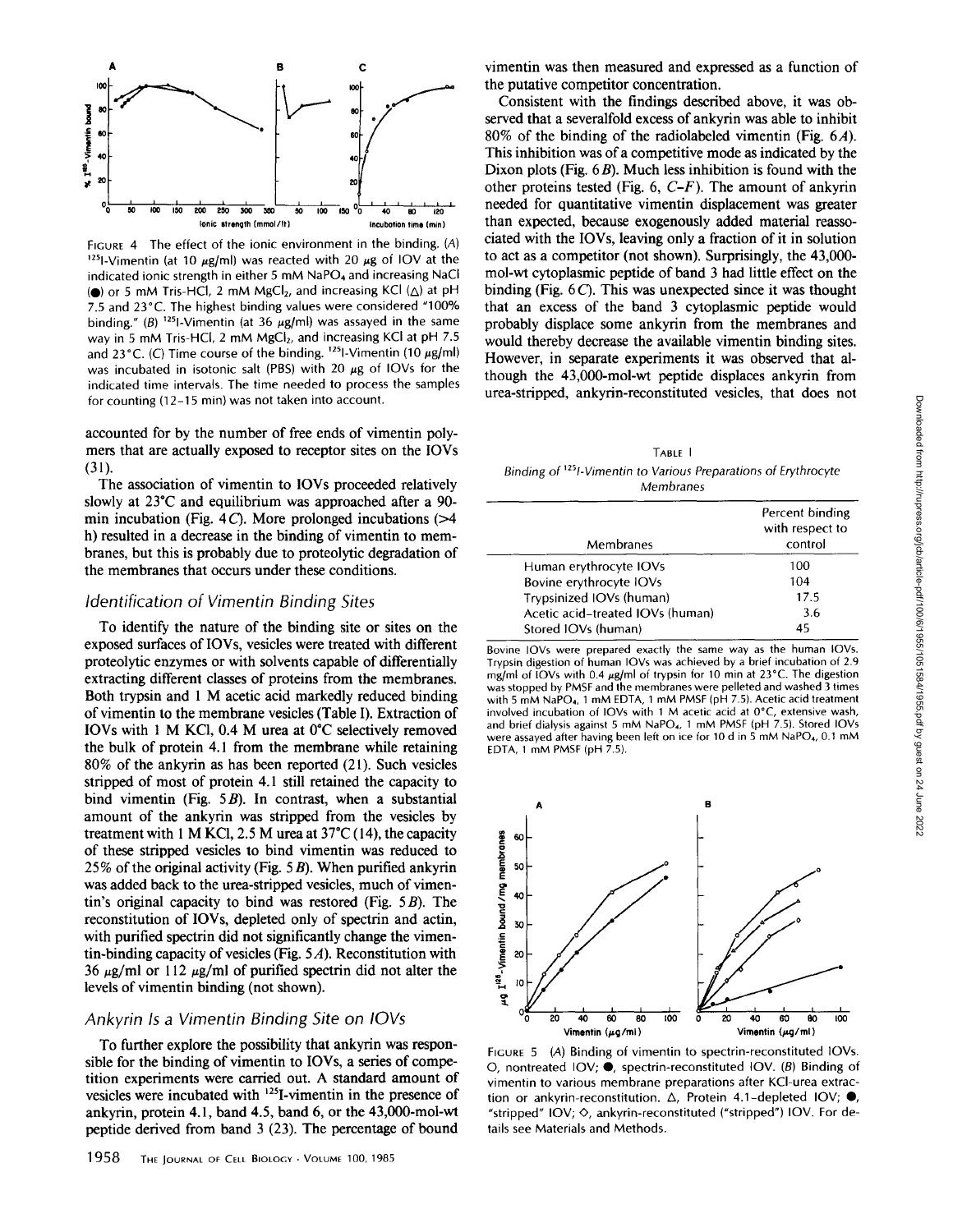

FIGURE 6 Competition assays. <sup>125</sup>I-Vimentin and IOVs were assayed in the presence of increasing amounts of exogenously added ankyrin (A and B); protein 4.1 (C); 43,000-mol-wt peptide (from band 3, D); band 4.5 (E); and band 6 (F). For details see Materials and Methods.

happen with the same efficiency in unextracted IOVs (not shown).

Further evidence that ankyrin is the vimentin binding site of IOVs was provided by preincubating IOVs with monospecific antibodies directed against different membrane proteins. Anti-ankyrin antisera completely inhibited the binding of vimentin to IOVs (Fig.  $7A$ ). Antispectrin antisera had a small effect (Fig. 7B), but antisera directed against protein 4.1, glycophorin A, and the 43,000-mol-wt peptide derived from band 3 were completely ineffective (not shown). To ensure that the inhibitory effect of anti-ankyrin was not due to a cross-reaction with vimentin, gels containing IOVs, isolated vimentin, ankyrin, or a crude lens extract (containing vimentin) were immunoblotted and tested for cross-reactivity with the anti-ankyrin antibody. As it could be seen in Fig. 8, even in overexposed autoradiograms such an effect is not detected.

#### **DISCUSSION**

## *Physiological Significance*

Although the terminally differentiated erythrocytes of the mammals lack intermediate filaments, the findings described above are likely to be of physiological relevance. The cytoskeleton of immature erythrocytes (up to the orthoblast) is featured by a well-developed network composed largely of vimentin filaments, which is lost after the expulsion of the

nucleus (18, 19). Since ankyrin (constitutively present in all erythrocytes) plays a pivotal role in connecting the spectrinactin meshwork to the membrane while retaining the ability to bind vimentin, it follows that a fundamental regulatory mechanism may operate in vivo to control the selective linkage of membrane skeleton or/and the cytoskeleton to the lipid bilayer. Using various erythrocyte membrane constructs of defined protein composition and sideness and exploiting the sensitive binding assays with purified vimentin, it seems now feasible to study the process of filament attachment on the molecular level (better depicted in the companion paper).

In addition, the main corollaries of this study could be applied to nucleated cells expressing both membrane skeleton components and the full complement of the cyto-skeleton. In fact, the widespread existence of "typical" erythrocyte membrane polypeptides in virtually every tissue examined, taken together with the limited complexity of the erythrocyte skeleton present a paradox whereby filament-membrane interactions occurring in nucleated cells might be better analyzed in a model system that involves anucleate cells.

#### *Ankyrin as an Intermediate Filament*

# *Attachment Site*

The findings presented here show that soluble vimentin purified from lens tissue specifically associates with the inner surface of the human erythrocyte membrane under in vitro conditions. By several criteria we have identified ankyrin (band 2.1) as the vimentin acceptor site on IOVs. Isolated ankyrin competes with the vimentin binding site. If added exogenously, it restores the binding function to membranes that otherwise exhibit minimal binding as a result of KC1 urea "stripping," and it exists in IOVs at approximately the same concentration as the vimentin acceptor (see also reference 21). Antibodies against ankyrin dramatically block the vimentin-membrane association while treatments known to modify ankyrin (trypsin, acetic acid) also reduce the binding of vimentin.

Although these results specifically implicate ankyrin as a vimentin attachment site, it is conceivable that other binding sites may also exist for intermediate filament subunits. As a matter of fact, since our Scatchard analysis was not extended to vimentin concentrations greater than  $100 \mu g/ml$  (to prevent self-association), the existence of low-affinity sites cannot be excluded. In this regard, it is interesting that protein 4.1 shows a small but measurable ability to compete with the vimentin attachment site (approximately 30% inhibition). Although a direct interaction between vimentin and protein 4. l could not be documented in vitro (data not shown), it is worth pointing out that a 30% increase in the binding of  $^{125}$ I-vimentin was observed after treating IOVs with affinity-purified anti-protein 4.1.

Vimentin does not seem to interact directly with the spectrin-actin network. IOVs reconstituted with spectrin do not show an increase in binding of vimentin, nor have we been able to detect complexes of vimentin and spectrin or vimentin and actin that can be demonstrated by sedimentation analysis. Furthermore, vimentin does not form a ternary complex when co-incubated with spectrin and protein 4.1 as it happens in the case of actin (Correas, I., and S. D. Georgatos, unpulished observations). Since IOVs reconstituted only with spectrin show appreciable vimentin binding capacity, we would predict that under native conditions the vimentin binding site on ankyrin is not completely masked by spectrin. However, the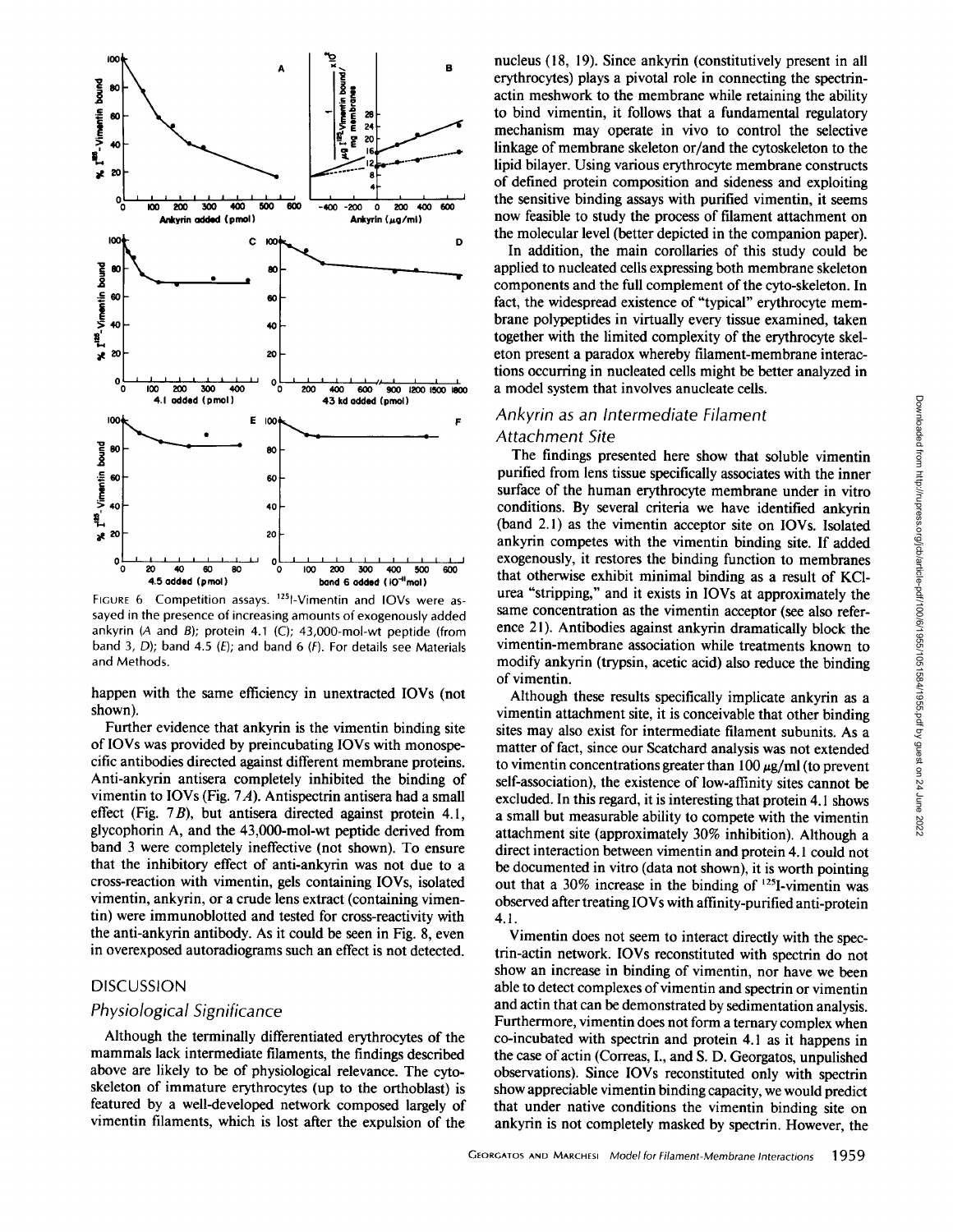FIGURE 7 Blockade of vimentin binding to  $\frac{125}{9}$  equals 10 binding to  $\frac{125}{9}$  equals 125 equation 15 binding to  $\frac{125}{9}$ IOVs by specific antibodies. 12Sl-vimentin (at 12  $\mu$ g/ml) was incubated with 20  $\mu$ g IOVs<br>that had been preincubated with increasing<br>amounts of antispectrin ( $\bullet$ ) (A), anti-ankyrin<br>( $\bullet$ ) (B), or pooled normal rabbit serum ( $\triangle$ ). that had been preincubated with increasing amounts of antispectrin  $(\bullet)$  (A), anti-ankyrin (e) (B), or pooled normal rabbit serum  $(\Delta)$ .  $\qquad \frac{1}{2}$   $\qquad$  40 "100% binding" was assigned to samples containing no antibodies. The containing no antibodies.



It is intriguing that ankyrin-like polypeptides have recently been identified in lens membranes (32), an observation that raises the possibility that a family of ankyrin-like proteins exist that provide attachment sites for intermediate filaments in a wide variety of eucaryotic cells. In fact, recent observations indicate that nonerythroid ankyrin occurs at a threefold excess over the membrane-associated nonerythroid spectrin (33). Thus, even if all spectrin is exclusively bound to the membrane via ankyrin, there is additional ankyrin to be used for other functions. Although we do not have a clear picture of the molecular features of the ankyrin molecule, these findings and other related observations (34) suggest that ankyrin has two functionally distinct domains, one a membranelinking site and the other a multifunctional domain to which can be attached either spectrin or other components of the cytoskeleton. If the spectrin attachment site and the intermediate filament binding regions are physically close to one another as we suspect, regulatory "switching" phenomena may occur that could be involved with the coupling and uncoupling of membrane receptors with different components of the cytoskeletal system. It is also interesting to consider potential similarities between vimentin-ankyrin interactions and those that have been reported between intermediate filaments (neurofilaments) and microtubule-associated proteins (35). Since a certain degree of functional and structural homology exists between ankyrin and microtubule-associated proteins, the types of interactions between vimentin and ankyrin detected in the erythrocyte may reflect more general mechanisms whereby microtubules, actin filaments, and intermediate filaments form an integrated skeletal unit that regulates the structure and viscoelastic properties of both the membrane and the underlying cytoplasm.

### *Attachment Pattern*

Vimentin filaments could bind to IOVs either by their "free ends" in an end-on fashion, or by a side-on association that



1

 $\overline{\mathbf{c}}$ 

3

4

 $\mathfrak{p}$  $\mathbf{1}$ 3 4

A B FIGURE 8 Immunoblottingwith the anti-ankyrin antibody. Proteins transferred to nitrocellulose sheets and probed as described in Materials and Methods. {A) Coomassie-stained gel. (B) Autoradiogram of a replica gel. Lane I, IOV's; lane 2, purified lens vimentin; lane 3, purified erythrocyte ankyrin; lane 4, KI Triton X-100-insoluble residue of bovine lens. The autoradiogram was exposed for 5 d at -70°C to bring about all possible cross-reacting protein species.

could involve associations between multiple segments of the linear polymers. Since the binding of iodinated vimentin to IOVs (via ankyrin) is non-cooperative, and since bound subunits do not seem to serve as filament nucleation sites, we favor an end-on binding mechanism. When measured under nonequilibrium conditions, nonassembled vimentin binds to a larger extent to IOVs than preassembled vimentin, possibly because of the higher concentration of free polymer ends (Fig. 1 C). In contrast, with a hypothetical side-on mechanism in which each individual subunit along a polymer should be equally competent to bind, identical binding curves should be obtained regardless of the polymerization state of the vimentin preparation. The data cannot exclude a pattern whereby looping intermediate filaments attach to the membrane via short (proto)filament branches. In support of such a model, it has been observed that some intermediate filaments that connect keratin tonofilaments with desmosomal plaques have both a branching morphology and also have tiny rod-like bridges (36, 37). If the short rod-like bridges are